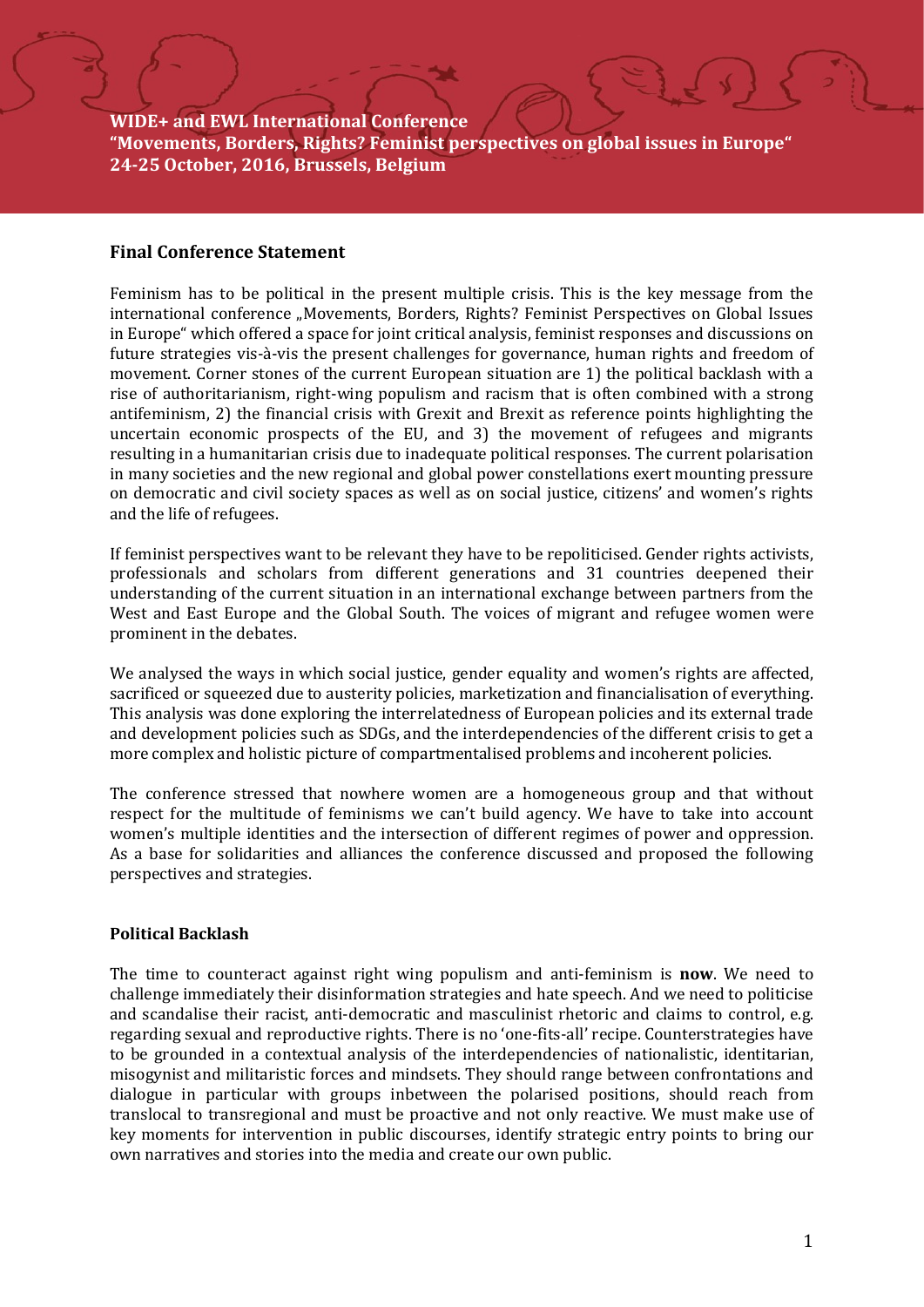These strategies should counter at the same time the ongoing shrinking of spaces for critical civil society, including feminist activism, the weakening of social movements that we see taking place across trade unions to women's movements and the appalling attacks on rights activists. We have to contest dominant funding policies that reduce the space for agency; they privilege big institutional projects, private consultant firms and audits over small NGOs, social movements and women's rights activism. Analysis on financial flows are an important entry points for feminist action. In order to protect spaces of public dissent and protest we should resort to civil disobedience and to inside-outside-strategies We must recognise and build on our own strength and learn from e.g. the massive women's mobilisation in Poland.

We can't stop holding governments accountable for the implementation of right-based conventions and regulations. States and policies that encourage an authoritarian neoliberalism, fierce border regimes, exclusion of 'others', securisation and militarisation have to be named and shamed. We will hold our politicians feet to the fire because they are responsible for creating the conflicts and wars through trade in arms as well as trade and investment policies from which migrants and refugees escape. They don't adhere to the comprehensive architecture of human rights, gender equality and social justice that was forged by civil society and women's organisations and that is collapsing in the crisis context.

We must defend this rights and justice paradigm as well as feminist perspectives on conflicts and violence which highlight the interlinkages between peace, development, human rights and gender equality in opposition to a focus on social control and military responses.

# Migration

Discourses on migrants and refugees should be governed by the human rights paradigm instead of being framed by a rhetoric of threat, security and prevention. At the EU level, migration and asylum laws have to ensure in a systematic and coordinated way that asylum seekers get fast registration and recognition without bureaucratic hurdles and harassment. They have to be considered as rights holders, need a right to choose freely their residence in the hosting country as well as rights to work and earn money. Funds should be invested in programs for basic social infrastructure for their daily live instead of 'managing' and controlling them and sending them back to their home countries or the country of registration in the EU according to the Dublin regulation.

There is an appalling intersection of European migration politics and development cooperation: border regimes are externalised from Europe by constructing detention camps in Northern Africa or by giving aid to insecure countries under the condition that they repatriate migrants from Europe. The shift of EU's development money along with the lack of solidarity in Europe with refugees and the human rights violations in camps and at borders create double standards with regard to human rights. Development aid must be invested to combat the root causes of migration instead of being subsumed into the migration management agenda or being used for securisation. To tackle root causes of war and conflict, we demand that arm trade is being banned, political solutions be promoted, and to recognise the role of women in all peace processes and facilitate implementation of UNSCR1325 and national action plans

We call for the ratification of the Istanbul convention by the EU and all European Governments without reservations, and for the implementation of its gender specific provisions and asylum procedures that are sensitive towards violence against women regardless of her legal status. Codes of conducts have to be introduced to prevent any form of violence against refugee and migrant women.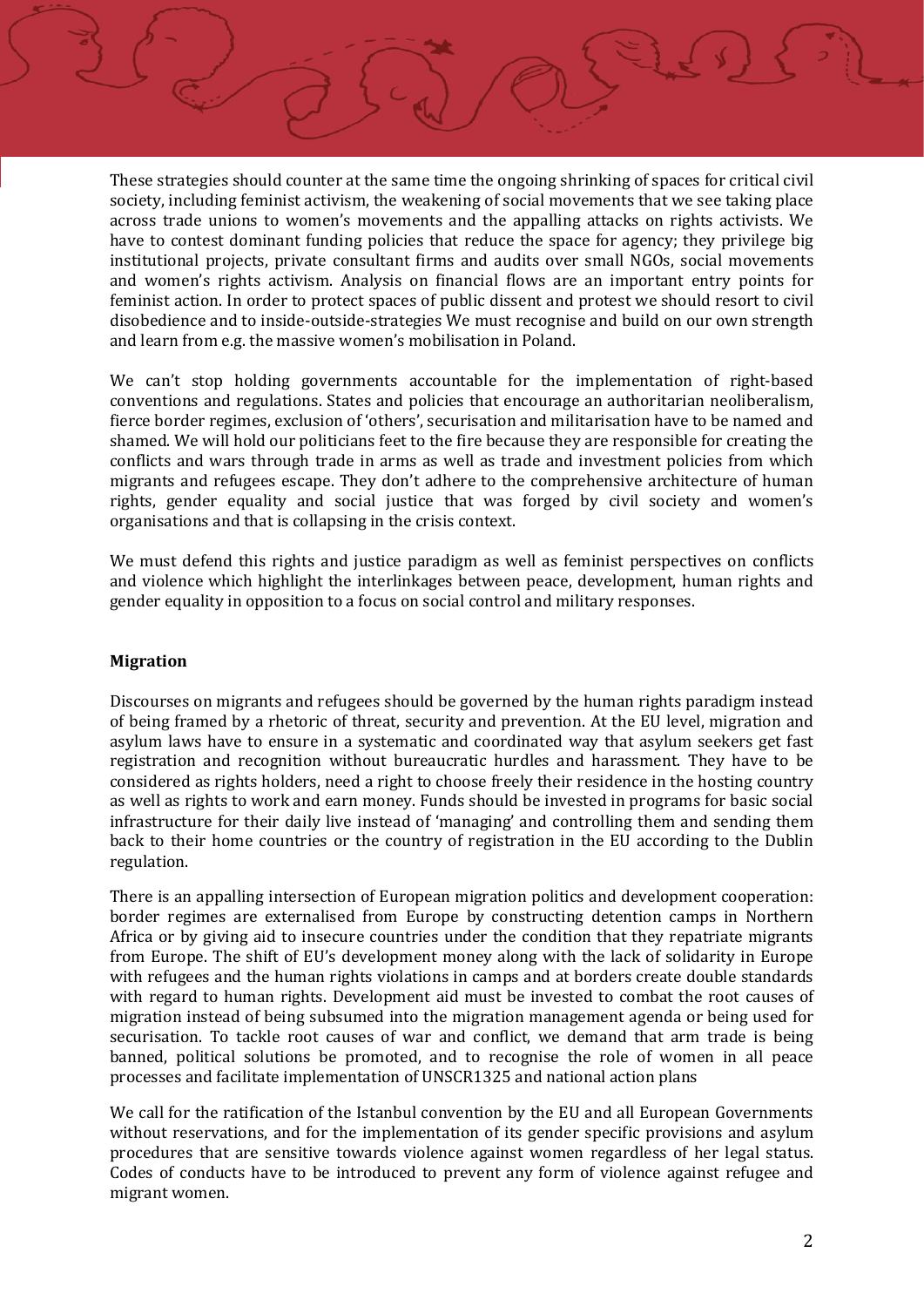Detention as well as militarisation and commercialisation of security in camps are inacceptable. At the same time human rights violations, profiting from wars and commercial exploitation of the vulnerable situation of migrants have to be widely scandalised.

In our analysis one of the root causes of growing racism, conspiratorial thinking and scape goating around migration is European austerity and financialisation policies and the disengagement of European states from welfare that increases the burden on individuals and privatises social responsibility.

We call for respect voices of migrant women who don't want to be victimised and pitied all the time and their subjectivities not to be reduced only to problems. Instead social infrastructure and safe spaces should be provided so that they can regain dignity through autonomous agency and (self-)organising. We cannot separate our struggle against racism from that against sexism because often race is expressed in gendered terms and sexism is expressed in racialised terms. Liberation of one group of society should never be based on the oppression of another group.

## Development and Trade

Given that the 2030 Agenda, the global policy framework for development, does not fundamentally challenge the ways inequalities in income, wealth, and power are produced and reproduced through trade and economic policies, we need to set enforceable feminist standards which go beyond the SDGs.

Some of the participants from the South and migrants argued that the era of development aid should be over because it was always based on a eurocentric hierarchical mentality of helping, and ultimately benefitting and privileging the Global North, big business and the financial market. Without being patronised they want to be respected and treated as equal partners in the development arena as well as with regard to migration issues.

The sustainable development agenda harbours goals that work against the protection of human rights and sustainable development. While talking about universality measures still focus on the Global South. We need to hold our governments and the private sector accountable to make sure that one goal is not being fulfilled at the detriment of another. We can refer to international law and alternative standards such as those laid out in CEDAW, by the Committee for Racial Discrimination (CERD) or the Beijing Platform for Action. Some national or regional policy frameworks are stronger than the SDGs, with indicators for women's participation in peace negotiations and protecting women's organisations and women's human rights defenders.

The present EU trade policy is a major obstacle in achieving sustainable development. It deepens inequalities and confines the democratic and policy space of individual states due to lack of transparency of negotiations and to the mechanisms of dispute settlement as well as an agenda going far beyond mere trade issues, including investment, public procurement, services and privatization and liberalization. The free trade agreements result in a decrease of the states' revenues and their capacity to invest in social infrastructure. Privileging investors' rights over the rights of small economic actors and the local communities results in the erosion of livelihoods and local economies as well as in the precarisation of labour and living conditions. Furthermore it is not only gender-blind but it confines itself to a neo-liberal productivist model of growth that relies silently on the huge amounts of unpaid and underpaid care work that mostly women carry out. Thus it contributes to further gender discrimination and devaluation of women's work. It also harms sustainable development since the agreements undercut climate change commitments.